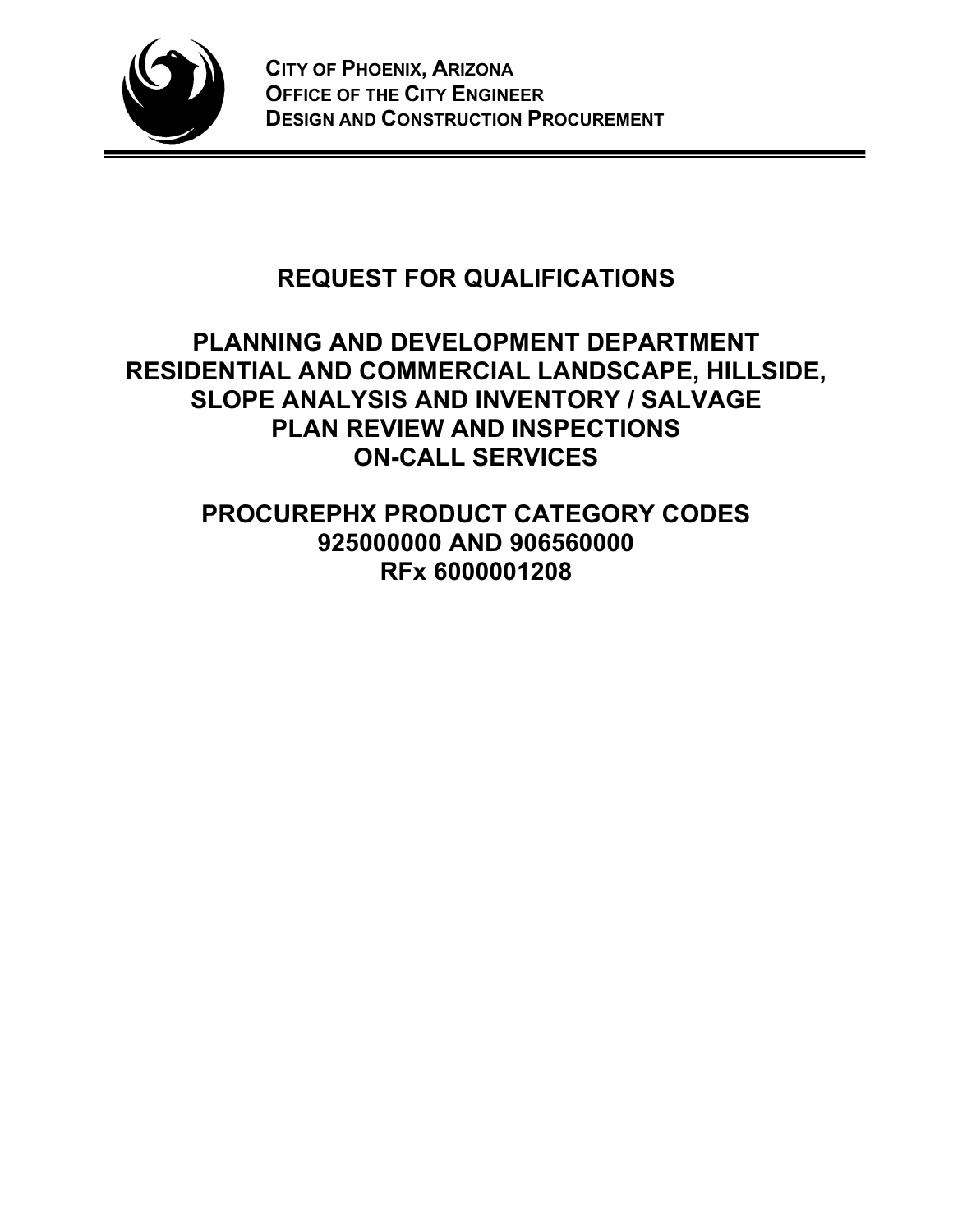### REQUEST FOR QUALIFICATIONS

The City of Phoenix is seeking up to five qualified consulting firms to provide Residential and Commercial Landscape, Hillside, Slope Analysis and Inventory / Salvage Plan Review and Inspections On-Call Services for the Planning and Development Department from May 1, 2022 through April 30, 2024.

#### **SECTION I – SCOPE OF WORK**

The firms will be responsible for providing services including, but not limited to, landscape and inventory/salvage and hillside reviews of plans as submitted to the City by private property owners for permit issuance purposes. Interested firms must have experience conducting code reviews of or preparing plans for hillside/grading & drainage, inventory and salvage of existing native and non-native plants, and new proposed landscaping and irrigation for submission to local jurisdictions Firms and their individual reviewers accepting this assignment will work under the direction of the Planning and Development Department. The consultant will provide vehicles, fuel, code books, cellular phones, and personal protection equipment laptops/tablets for the field inspection team. Cell phones and laptop/tablet must have full field internet connectivity.

Categories of work include:

- Landscape
- Hillside
- Slope analysis
- Inventory/Salvage

Required insurance coverage includes General Liability and Professional Liability/Errors and Omissions of not less than \$1,000,000 per claim and an annual aggregate of \$2,000,000; statutory workers' compensation insurance and automobile insurance is required.

Firms must also provide a single point of contact person to coordinate the plan review and inspection process between the City of Phoenix and the consultant. The fee for these project/permit specific assignments will not exceed 75% of the prevailing plan review fee as authorized by the Phoenix City Code, Appendix A.2.

Licenses and Certifications shall meet the requirements of the City of Phoenix and the State of Arizona. No out of state travel will be paid.

The service contract contains a Conflict-of-Interest clause prohibiting the consultant from engaging in the inspections of buildings which plans have been prepared by the consultant or any member of the consultant's firm for design services for commercial construction within the City of Phoenix boundaries during the contract term.

#### **SECTION II - PRE-SUBMITTAL MEETING**

A pre-submittal meeting will be held at 10:30 a.m., Phoenix time on Thursday, January 13, 2022, via WebEx. At this meeting, City staff will discuss the scope of work, general project requirements, and respond to questions from the attendees. It is strongly recommended that interested firms attend the presubmittal meeting. Inquiries regarding the project scope outside of this pre-submittal meeting must be directed to the Contracts Specialist.

The pre-submittal meeting will include five additional Planning and Development On-Call Services.

#### **PRE-SUBMITTAL MEETING WEBEX INFORMATION:**

**Join from the meeting link**

https://cityofphoenix.webex.com/cityofphoenix/j.php?MTID=mcc69a8766b3cc9e6854368fa40bf2ab8

#### **Join by meeting number**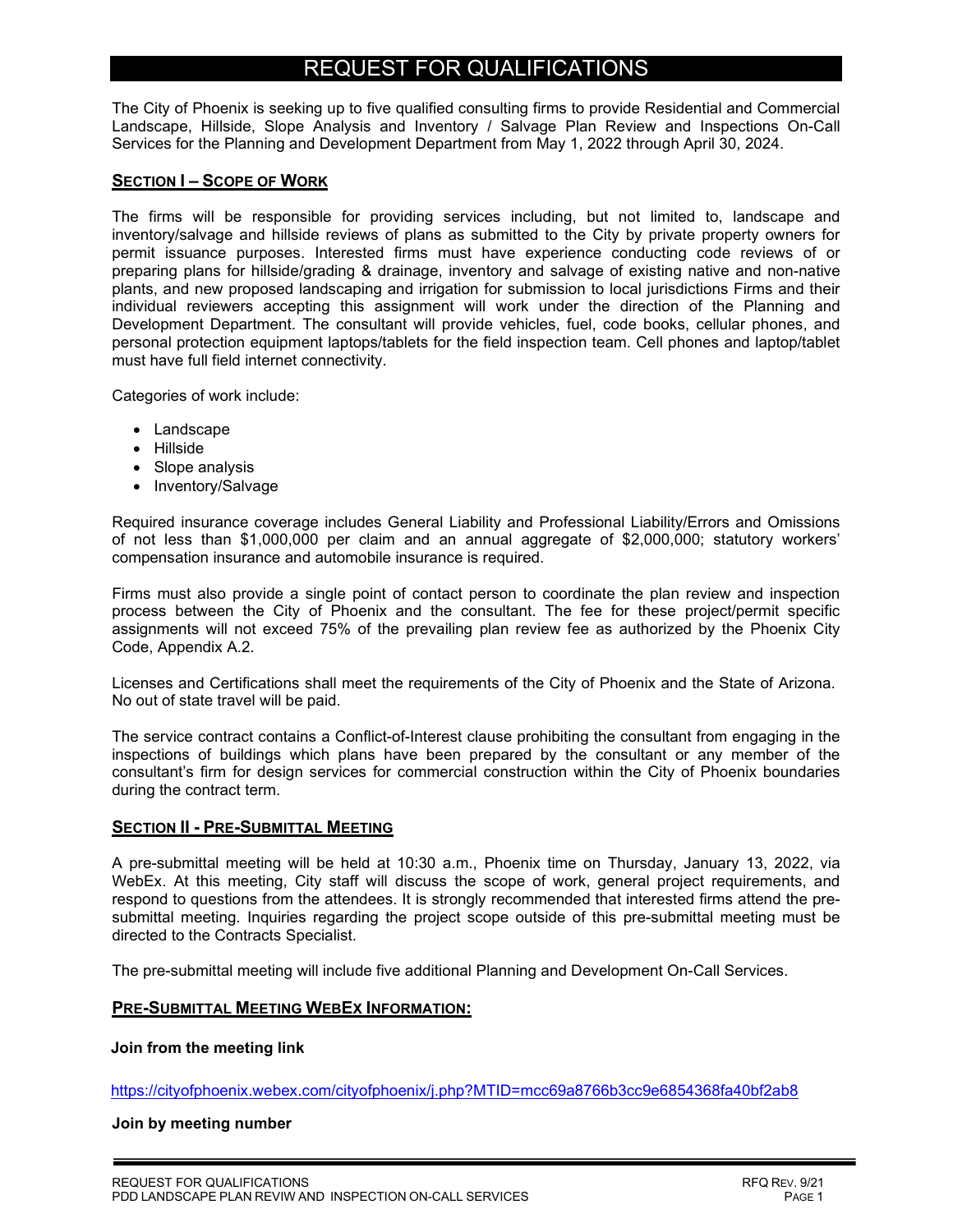Meeting number (access code): 2454 074 2217

#### **Join by phone**

+1-415-655-0001 US Toll

Need help? Go to https://help.webex.com

#### **SECTION III - STATEMENT OF QUALIFICATIONS EVALUATION CRITERIA**

Firms will be selected through a qualifications-based selection process based on the criteria below. Subcriteria are listed in order of importance in relation to project services. *City of Phoenix project experience is not required*.

#### **A. Experience of the Firm (maximum 250 points)**

Describe the experience and qualifications of the firm in performing plan reviews, inspection work or preparing plans for review by local jurisdictions for similar projects. Provide at least two comparable projects.

For each project listed, provide:

- 1. Description of the services including scope and project owner
- 2. Role and responsibility of the firm
- 3. Contract service dates and contract value

#### **B. Experience of the Key Personnel Performing the Plan Review and Inspections (maximum 250 points)**

Describe the experience and qualifications of the key personnel expected to be assigned to actively conduct the plan review and inspection work. For each key person identified, list their length of time with the firm and at least two comparable projects in which they have played a primary role. If a project selected for a key person is the same as one selected for the firm, provide just the project name and the role of the key person.

For each project listed, provide:

- 1. Description of the services including scope and project owner
- 2. Role of the key person
- 3. Knowledge and experience using current City of Phoenix City Code for Subdivisions and Hillside Development, City of Phoenix zoning ordinance, Arizona state native plant laws, Arizona Department of Water Resources Law, American Standards for nursery stock and standards of the Arizona Nursery Association.
- 4. Certification information such as the Arizona Technical Board of Registration professional license numbers (Reviewers must be Arizona Registered Landscape Architects).
- 5. Contracted service dates and contract value

#### **C. Project Management, Approach and Responsiveness (maximum 350 points)**

Understanding and approach to the services, including a discussion of the important considerations in providing the services, and the teams approach to the following:

- 1. Describe proposed procedure for communicating between Planning and Development Department staff, the inspection team, and the customer
- 2. Describe the team's availability and plan to maintain continuity of the proposed services
- 3. Indicate if the firm has staff available to review plans within the city offices
- 4. Team's plan for responding to requests for additional qualified staff for short-term needs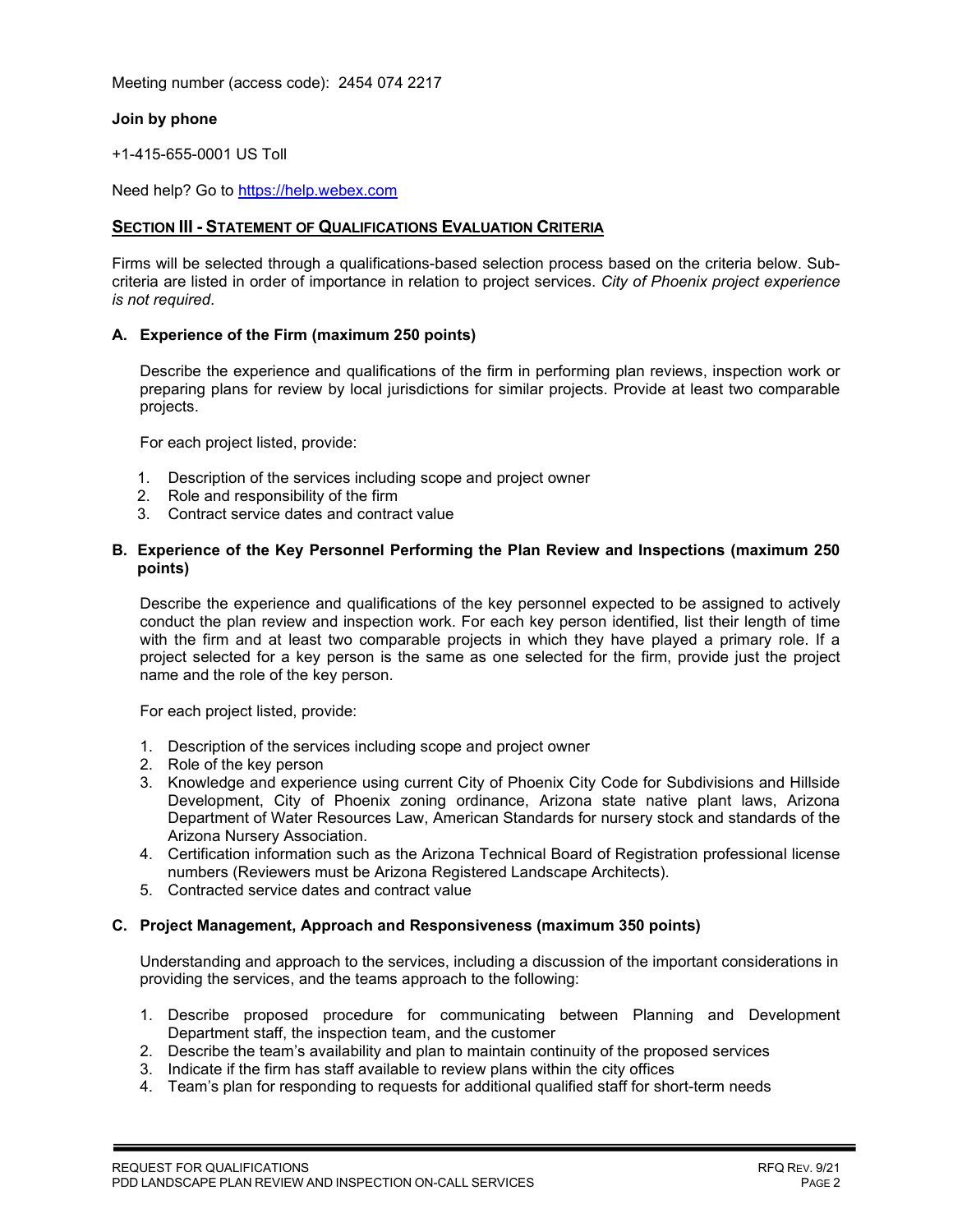#### **D. Staffing Information for Key Personnel (maximum 150 points)**

Provide the following:

- 1. Organization chart showing key personnel, current professional licenses or certifications
- 2. Identify how many plan reviewers and inspectors will be provided with appropriate certification for each discipline
- 3. Identify the location of the lead firm's principal office and the home office location of key staff on this project.

#### **SECTION IV - SUBMITTAL REQUIREMENTS**

**New Electronic Submittal Process**: Firms interested in this project must submit a Statement of Qualifications (SOQ) electronically through the ProcurePHX online portal.

Submittal requirements are as follows:

 **Vendor Information: All firms must be registered in the City's Vendor Management System prior to submitting a proposal. For new firms, the City will send an email to your firm with a vendor number within two business days of submitting the request. The vendor number should be included on the cover of the SOQ. Information on how to register with the City is available at:** 

<https://www.phoenix.gov/financesite/Pages/EProc-help.aspx>

**If your firm is already registered with the City of Phoenix's ProcurePHX system, please visit**  <https://eprocurement.phoenix.gov/irj/portal> **to login and access the electronic solicitation.**

#### **The product category codes for this RFQ are 925000000 and 906560000 and the RFx number is 6000001208.**

#### **Submittals:**

- Submittals must be uploaded to the ProcurePhx website by the submittal due date and time.
- Submit only one SOQ electronically, in .PDF format only, addressing all evaluation criteria. No hard copies will be accepted.
- Clearly display the firm name, vendor number, project title, and project number on the cover of the SOQ.
- A maximum of **12 pages** is permitted to address all content in the SOQ submittal *(Maximum page limit includes evaluation criteria and all additional content. It does not include information sheet.)*
- Submit electronically the Statement of Qualifications by **12:00 noon, Phoenix time, on Friday, January 28, 2022.**
- Upload one complete version of the SOQ addressing all the criteria. Upload format is .PDF.
- Page size must meet requirements of  $8\frac{1}{2}$ " x 11"
- Font size must not be less than 10 point
- **Content count:** 
	- $\checkmark$  Each side of a page containing evaluation criteria and additional content will be counted toward the maximum page limit noted above.
	- $\checkmark$  Pages that have project photos, charts and/or graphs will be counted towards the maximum page limit noted above.
	- $\checkmark$  Front and back covers, information sheet, Table of Contents pages, and divider (tab) pages **will NOT** be counted toward the maximum page limit noted above, unless they include evaluation criteria and additional content that could be considered by the selection panel.
- **Information Sheet:** Provide an information sheet that includes project title, project number, RFx number, firm name, address, phone number, vendor number, and the name, title, email address and signature of your contact person for the project. Do not include any additional information.
- **Evaluation Criteria:** Address the SOQ evaluation criteria.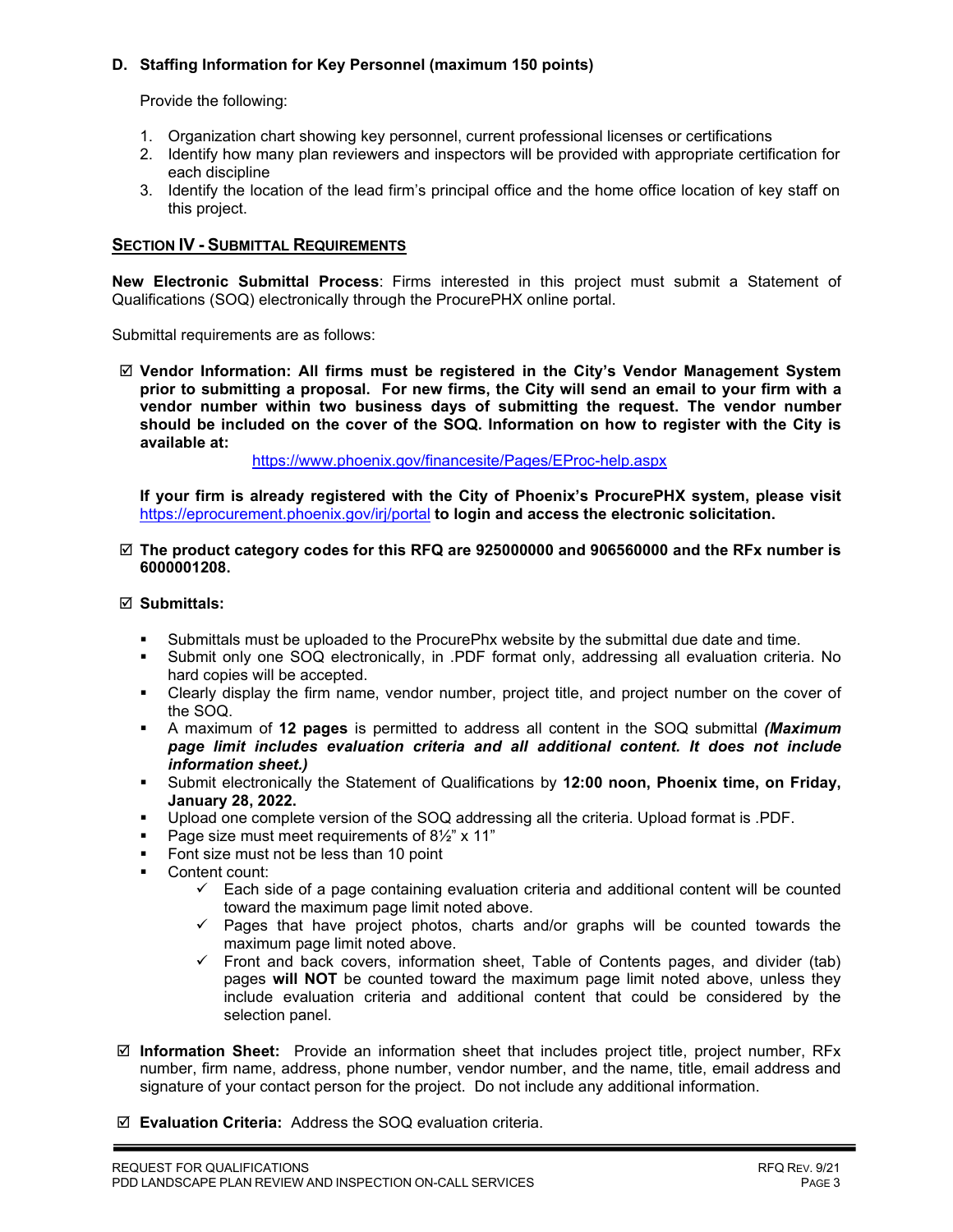**Additional Content:** Resumes and other information may be included (*content shall be included within the permitted maximum page limit*).

**Note: All pages exceeding the specified maximum page limit will be removed from the submittal and not considered in evaluating a submitted SOQ.** 

#### **SECTION V – GROUNDS FOR DISQUALIFICATION**

The following **will be grounds for disqualification,** and will be strictly enforced:

- Failure to submit electronically through the ProcurePHX online portal by the due date and time.
- Violating the "Contact with City Employees" policy contained in this RFQ

#### **SECTION VI - SELECTION PROCESS AND SCHEDULE**

Up to five firms will be selected through a qualification-based selection process. Interested firms will submit a SOQ. The firms will be selected through a qualifications-based selection process. A selection panel will evaluate each SOQ per the criteria set forth in Section III above.

The City will select firms based on the SOQs received; no formal interviews will be conducted. The City may conduct a due diligence review on the firms receiving the highest evaluation.

The City expects to create a final list of the firms receiving the highest evaluation for this project. The City will enter into negotiations with the selected firms and execute a contract upon completion of negotiation of fees, contract terms, and City Council approval.

The following tentative schedule has been prepared for this project.

| Pre-submittal meeting  | January 13, 2022 |
|------------------------|------------------|
| SOQs due               | January 28, 2022 |
| Selection Notification | Mid-March 2022   |

If the City is unsuccessful in negotiating a contract with the best-qualified firms, the City may then negotiate with the next most qualified firm until a contract is executed, or the City may decide to terminate the selection process. Once a contract is executed with the successful firm, the procurement is complete.

All submitting firms will be notified of selection outcome for this project. The status of a selection on this project will be posted on the City of Phoenix's "Tabulations, Awards, and Recommendations" website:

#### <http://solicitations.phoenix.gov/awards>

The selected Consultant should expect to comply with the Arizona State Statutes Title 34 and City of Phoenix Design and Construction Procurement's contract provisions.

#### **SECTION VII – GENERAL INFORMATION**

**Citywide Capital Improvement Projects.** Consulting and contractor services supporting the City's Capital Improvement Projects are procured under the authority of the City Engineer, currently located within the Street Transportation Department. Design and Construction Procurement coordinates the citywide consulting and construction contracting procurement processes.

**Changes to Request for Qualifications.** *Any changes to this Request for Qualifications (RFQ) will be in the form of a Notification.* The City of Phoenix shall not be held responsible for any oral instructions. Notifications are available on both the Current Opportunities and ProcurePHX webpage.

*It shall be the responsibility of the registered RFQ holder to determine, prior to the submittal of the Statement of Qualifications, if a Notification has been issued***.** Registered RFQ holders may refer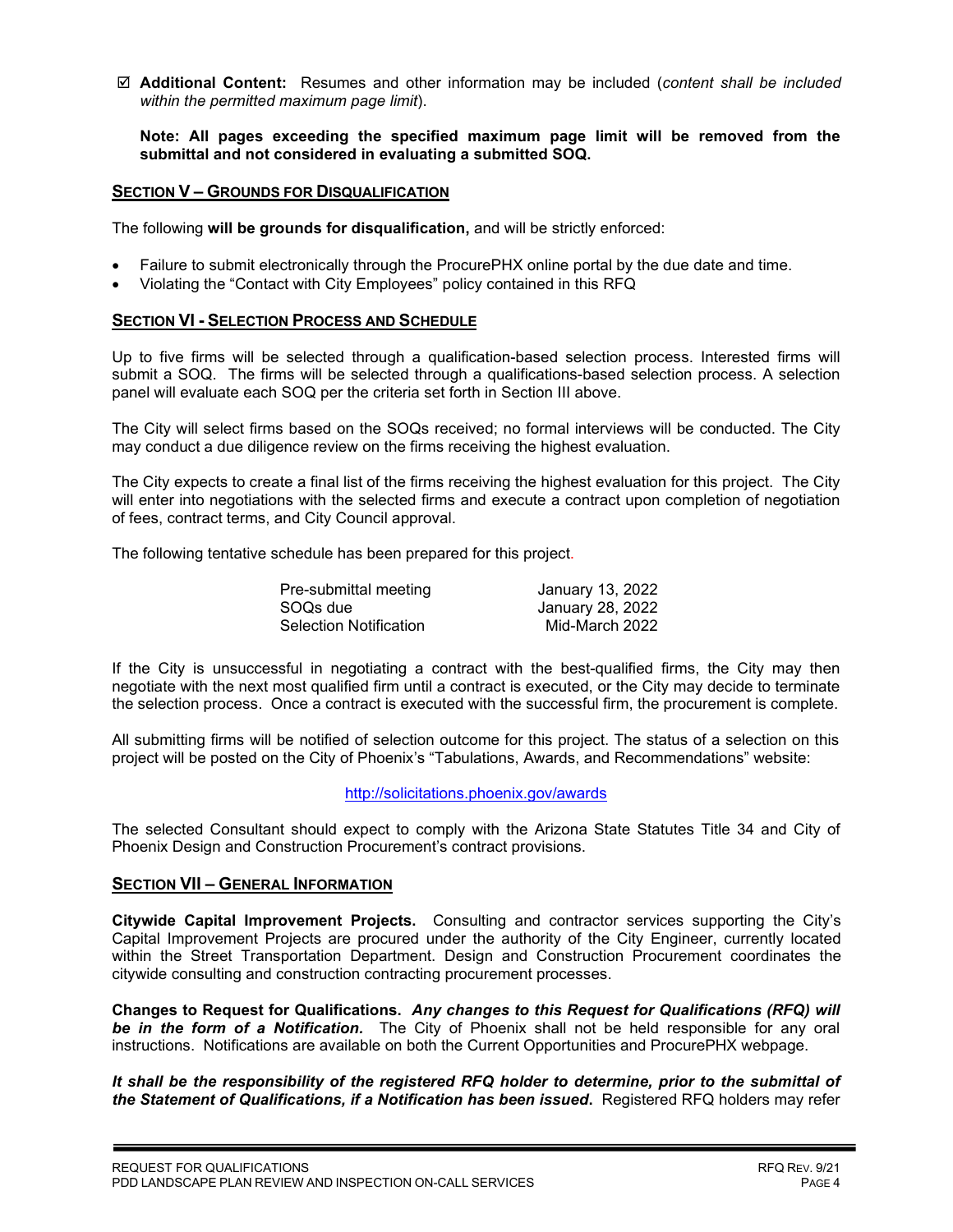to the web page or call the Contracts Specialist (listed below) to ascertain if a Notification has been issued for this project.

**Alternate Format.** For more information or a copy of this publication in an alternate format, contact the Contracts Specialist (listed below) - Voice or TTY 711. Requests will only be honored if made within the first week of the advertising period.

**Release of Project Information.** The City shall provide the release of all public information concerning the project, including selection announcements and contract awards. Those desiring to release information to the public must receive prior written approval from the City.

**City Rights.** The City of Phoenix reserves the right to reject any or all Statements of Qualifications, to waive any informality or irregularity in any Statement of Qualifications received, and to be the sole judge of the merits of the respective Statements of Qualifications received.

**Contact with City Employees.** This policy is intended to create a level playing field for all Proposers, assure that contracts are awarded in public, and protect the integrity of the selection process. **OFFERORS THAT VIOLATE THIS POLICY WILL BE DISQUALIFIED.**

Beginning on the date the RFQ is issued and until the date the contract is awarded or the RFQ withdrawn, all persons or entities that respond to the RFQ, including their authorized employees, agents, representatives, proposed partner(s), subcontractor(s), joint venture(s), member(s), or any of their lobbyists or attorneys (collectively the Proposer), will refrain from any direct or indirect contact with any person (other than the designated Contract Specialist) who may play a part in the selection process, including members of the evaluation panel, the City Manager, Assistant City Manager, Deputy City Managers, Department heads, the Mayor and other members of the Phoenix City Council. As long as the RFQ solicitation is not discussed, Proposers may continue to conduct business with the City and discuss business that is unrelated to this RFQ solicitation with City staff.

Commencing on the date and time a solicitation is published, potential or actual proposers (including their representatives) will only discuss matters associated with the solicitation with the Mayor, any members of City Council, the City Manager, any Deputy City Manager, or any department director directly associated with the solicitation (including in each case their assigned staff, except for the designated procurement officer) at a public meeting, posted under the Arizona Revised Statutes, until the resulting contract(s) are awarded or all offers or responses are rejected and the solicitation is cancelled without any announcement by the procurement officer of the City's intent to reissue the same or a similar solicitation.

Proposers may discuss their proposal or the RFQ solicitation with the Mayor or one or more members of the Phoenix City Council, provided such meetings are scheduled through the Contract Specialist (listed below), conducted in person at 200 W. Washington, Phoenix, Arizona 85003, and are posted as open meetings with the City Clerk at least twenty-four (24) hours prior to the scheduled meetings. The City Clerk will be responsible for posting the meetings. The posted notice shall identify the participants and the subject matter, as well as invite the public to participate.

**Conflict of Interest.** The City reserves the right to disqualify any Proposer on the basis of any real or apparent conflict of interest that is disclosed by the proposal submitted or any other data available to the City. This disqualification is at the sole discretion of the City. Any Proposer submitting a proposal herein waves any right to object now or at any future time, before any body or agency, including but not limited to, the City Council of the City of Phoenix or any court.

**Protest Procedures.** Firms responding to disqualification or a procurement outcome are referred to the Code of the City of Phoenix Chapter 2, Article XII, Section 2-187 to 2-190.4, which governs protest procedures utilized throughout the selection process. The procedures may be reviewed through the City of Phoenix website at:

<http://www.codepublishing.com/az/phoenix/>

A copy of the Protest Policy is also available online at:

<https://www.phoenix.gov/streets/procurement-opportunities>